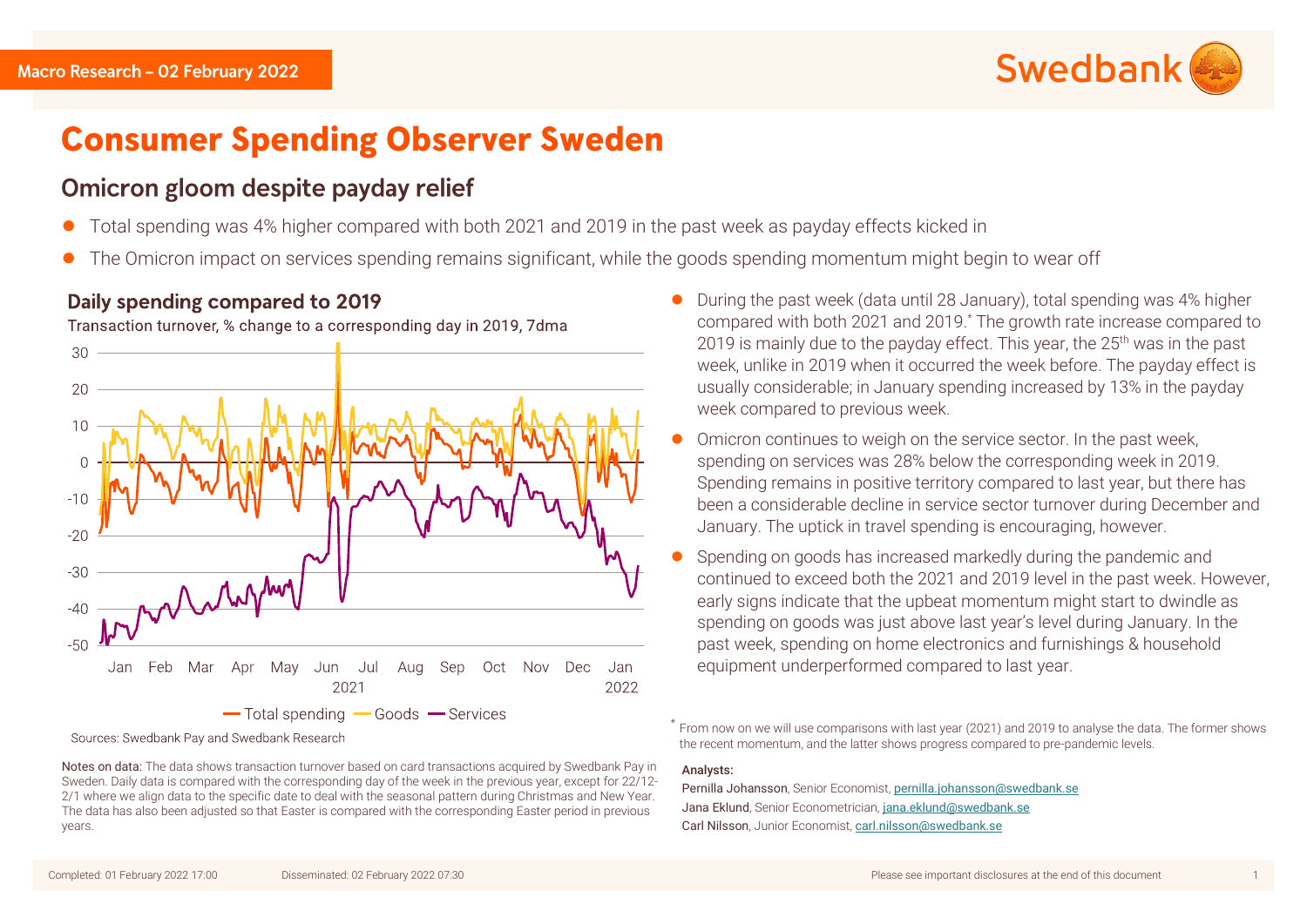# **Annual transaction turnover in different sectors**

## % change compared to previous year

## **Daily spending in Sweden**



Note: Goods include purchases of all kinds of goods, i.e. all retail trade, including alcoholic beverages and fuel, as well as purchases of vehicles. Services include all service sectors. Sources: Swedbank Pay and Swedbank Research

## Daily spending in selected goods sectors

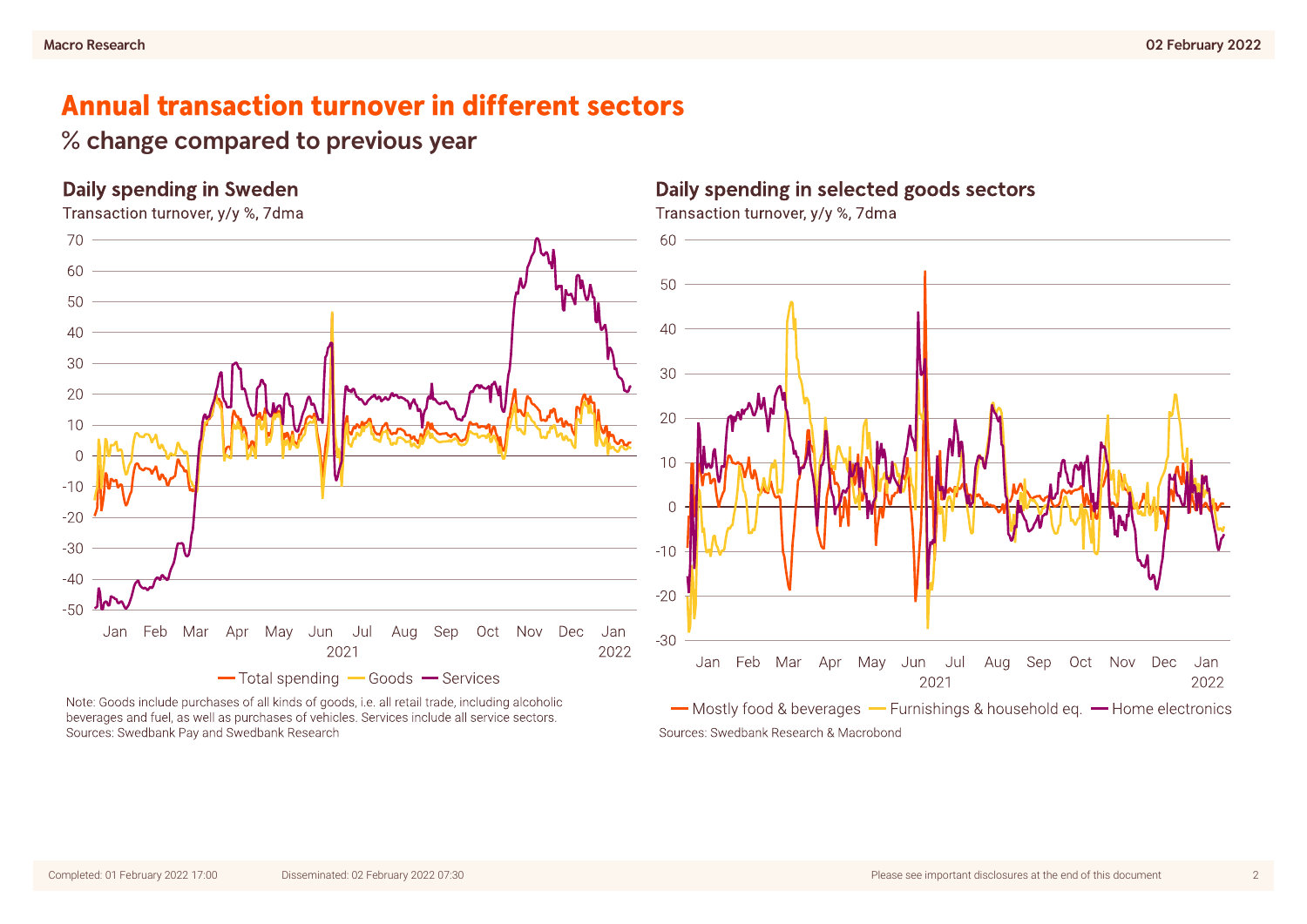# **Transaction turnover in services sectors**

Index and % change compared to 2019, respectively

### **Spending on services**

Index (13 Jan, 2020=100), 7dma



### Daily spending in selected services sectors

Transaction turnover, % change compared to a corresponding day in 2019, 7dma



Sources: Swedbank Pay and Swedbank Research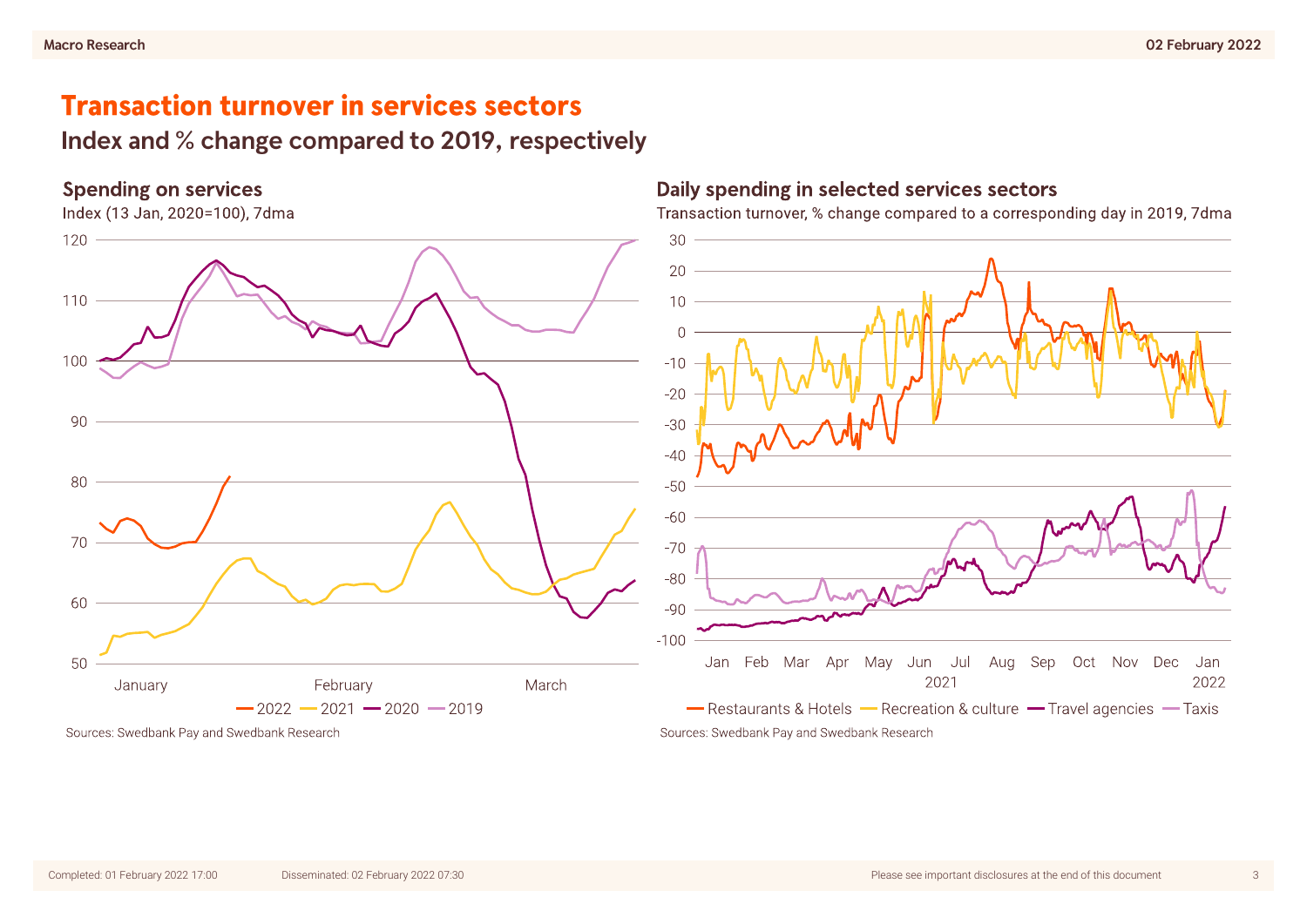# Daily transaction turnover in different sectors

7-day moving average, index (13 January 2020=100), HUKO sectors

## **Mostly food and beverages**



Sources: Swedbank Pay and Swedbank Research

## **Recreation and culture**



Sources: Swedbank Pay and Swedbank Research



\* Change in customer base in September 2021 Sources: Swedbank Pay and Swedbank Research

## **Restaurants and Hotels**



Sources: Swedbank Pay and Swedbank Research

### **Furnishings and household equipment**



Sources: Swedbank Pay and Swedbank Research

## **Other goods and services**



Sources: Swedbank Pay and Swedbank Research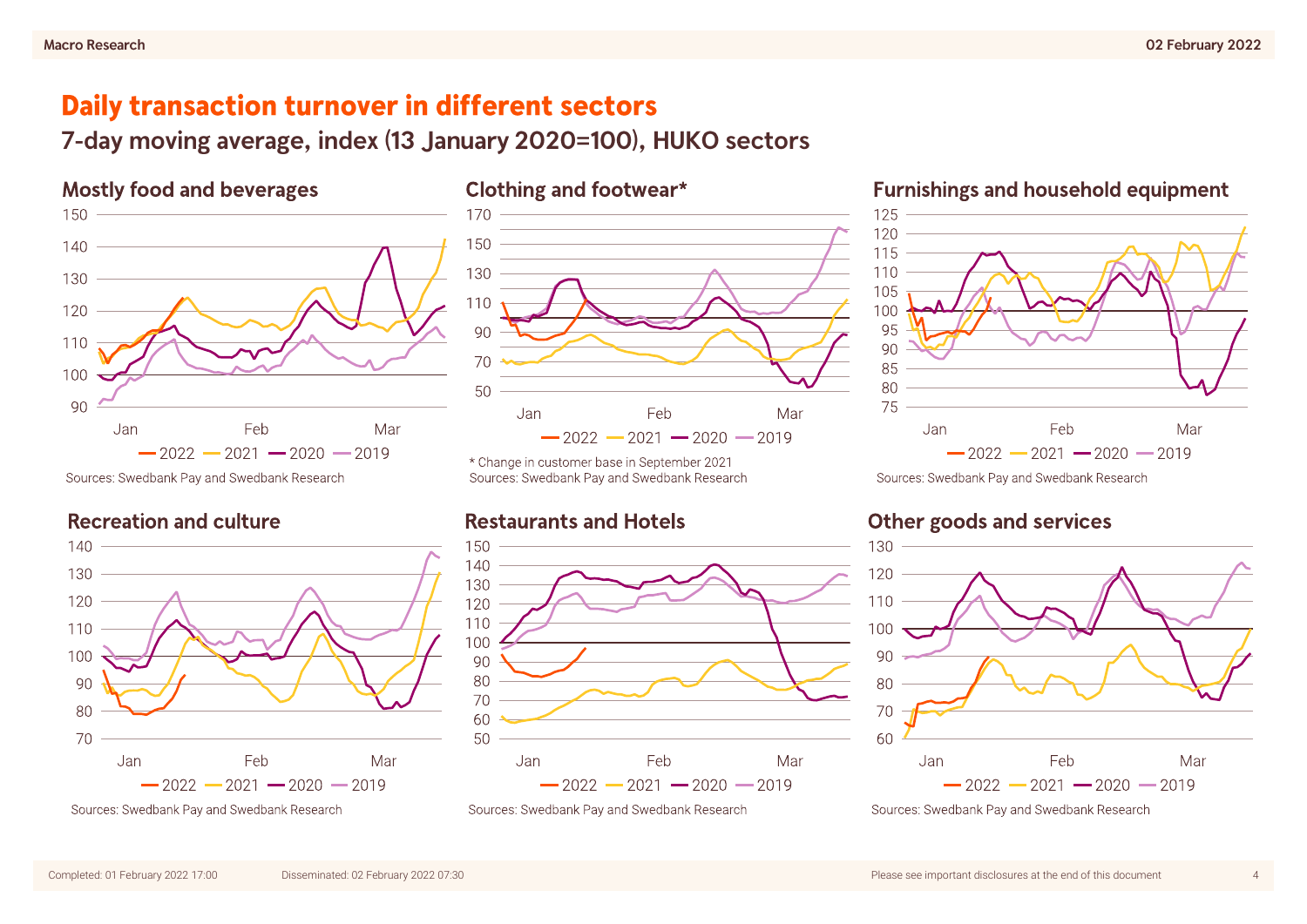# Daily transaction turnover in total spending and other sectors

7-day moving average, index (13 January 2020=100)



Sources: Swedbank Pay and Swedbank Research

**Travel agencies** 



Sources: Swedbank Pay and Swedbank Research



Sources: Swedbank Pay and Swedbank Research

## Public transport\*



\* Different customer base during July 2019 - June 2021 and the data should be interpreted carefully Sources: Swedbank Pay and Swedbank Research



Sources: Swedbank Pay and Swedbank Research





Sources: Swedbank Pay and Swedbank Research